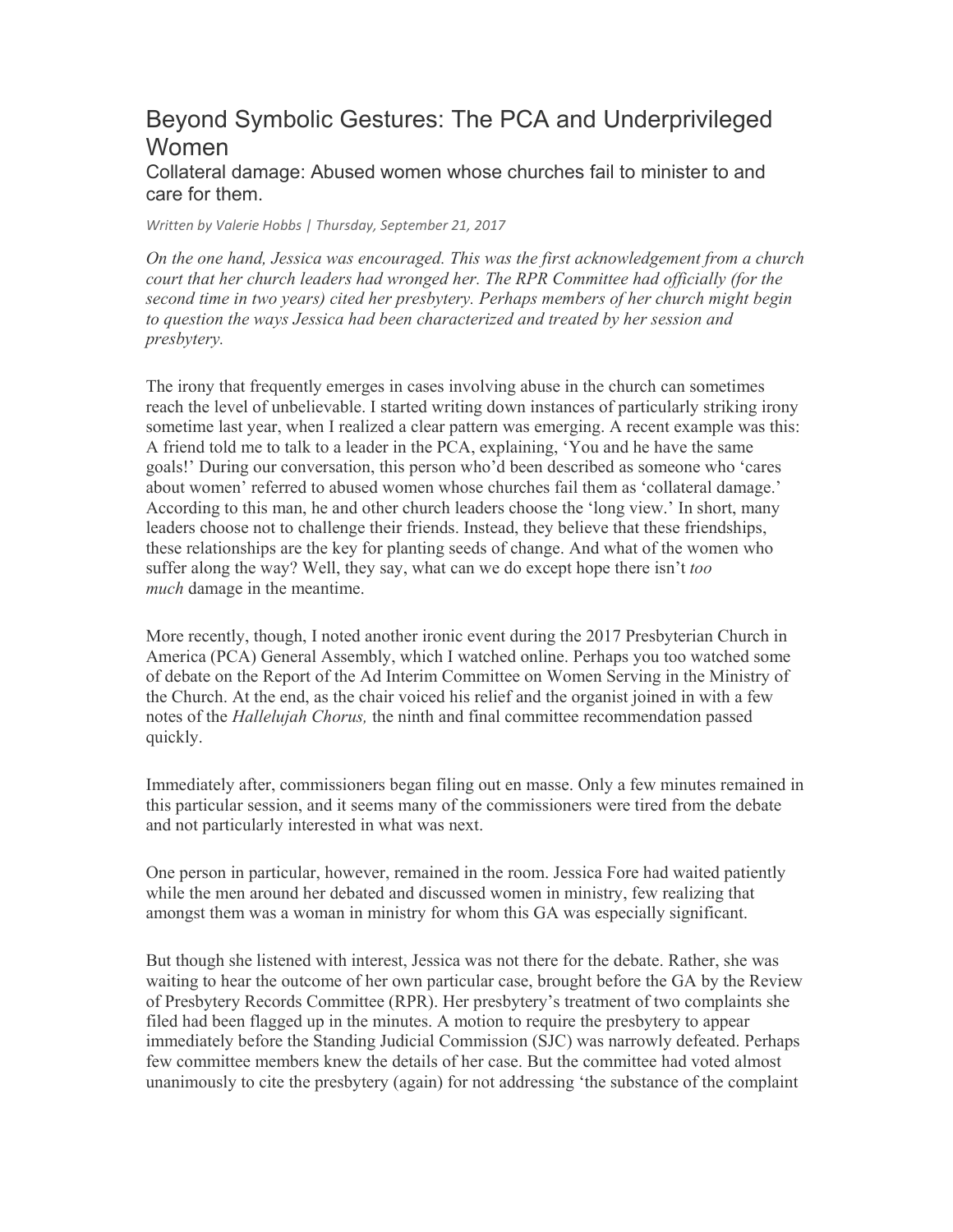thereby denying a member the "watchful care, instruction and government of the church" to which the member is entitled.'

Jessica's case is long and complex, going back at least five years. It involves a PCA church firing Jessica from her job as worship leader for refusing to move back in with her abusive husband. It involves a more recent dispute with members of the congregation which had resulted in the leaders of her small group allegedly removing her without due process. It involves a nearly two-hour phone call with the clerk of her presbytery, who called her story 'crap' and told her she was a 'pariah,' 'coercive,' 'violent,' 'frightening,' 'aggressive,' a 'tormentor', an 'abuser,' a 'threat to our church.' It involves numerous attempts by Jessica to file complaints related to these matters, only to be frustrated for years by delays and administrative red tape. It involves Jessica's session eventually indicting her, though these charges were later dropped.

As the recent decision by the RPR Committee required approval by the GA, Jessica was hopeful that at last some details of her case might finally be heard and discussed before the entire Assembly. Perhaps things her own church leaders had done and said about her behind closed doors would be brought out into the light. Only minutes before, the GA had voted in favor of Recommendation 8, which stated:

## *That sessions, presbyteries and the General Assembly consider how they can affirm and include underprivileged and underrepresented women in the PCA.*

But in the end, the decision about Jessica's case was packaged in with nearly all RPR business and upheld by a single vote. The RPR committee report left commissioners and attendees none the wiser about Jessica's case. The chair named a few presbyteries in his statement, those who had failed to submit minutes. But Jessica's presbytery was not mentioned, perhaps for expediency's sake.

On the one hand, Jessica was encouraged. This was the first acknowledgement from a church court that her church leaders had wronged her. The RPR Committee had officially (for the second time in two years) cited her presbytery. Perhaps members of her church might begin to question the ways Jessica had been characterized and treated by her session and presbytery.

On the other hand, public exposure of this case at GA would've been a step towards necessary public acknowledgement of cases of abuse. It would've signaled that such cases present a tangible opportunity to do the very thing laid out in Recommendation 8. Perhaps the RPR believed they were doing all they could do with the resources available to them. But the reality is that the RPR committee sent her case back to a court in which Jessica has no real advocate. Those who care about such things may see the vote on Jessica's case at PCA GA as a kind of small victory. However, for me, the jury is still out on whether or not the leaders of the PCA will move beyond symbolic gestures.

*This is the first of three posts on Jessica's case. These posts will not focus specifically on Jessica's complaints. Again, they have been sent back to presbytery by GA, and hopefully the presbytery will hear them fully. Instead, the next posts will discuss two related trends that*